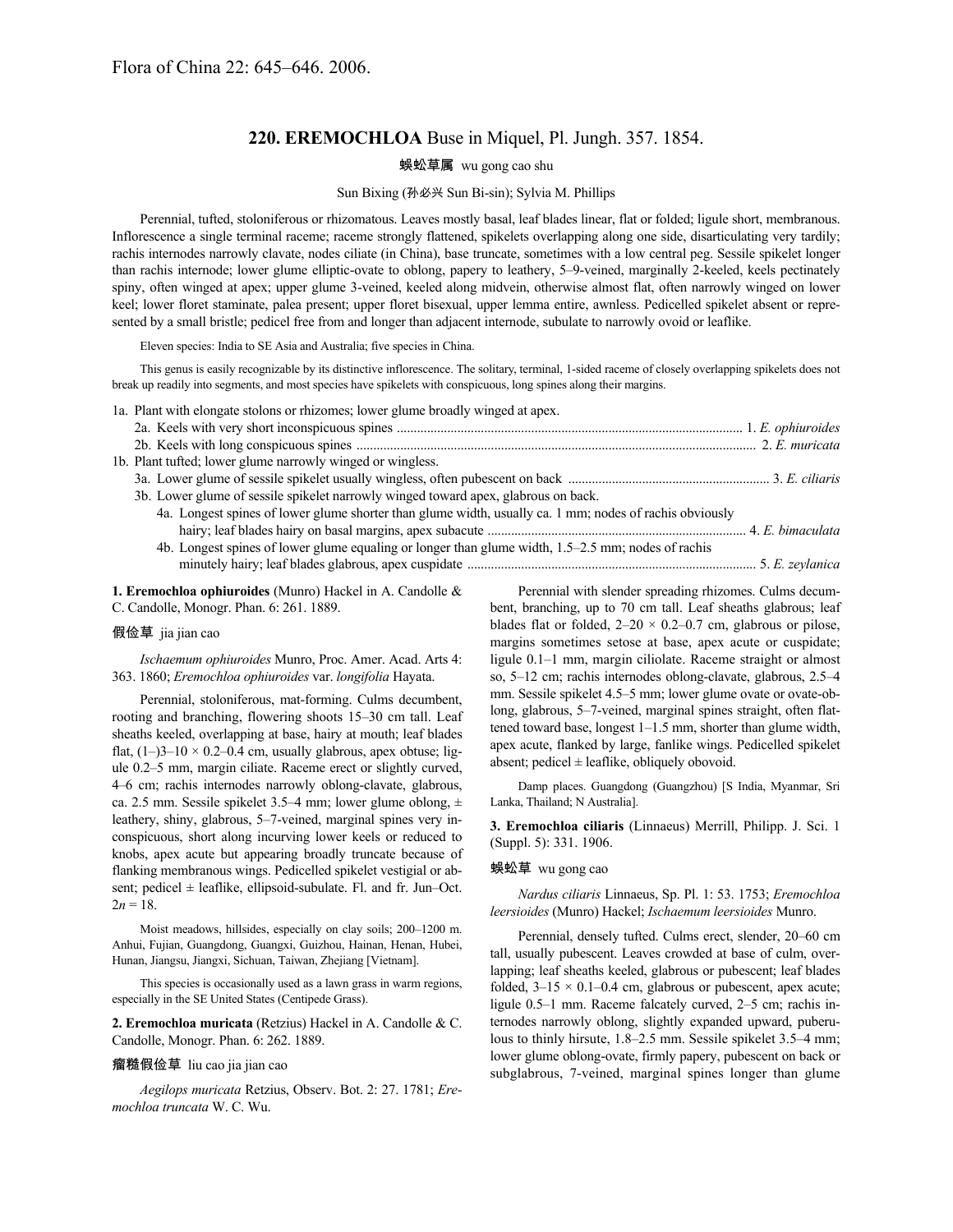## Flora of China 22: 645–646. 2006.

width, longest 1.5–5 mm, apex abruptly acute, usually wingless. Pedicelled spikelet absent; pedicel narrowly ellipsoid, ending in short point. Fl. and fr. Jul–Oct.

Dry grassy hillsides, meadows on sandy soils, roadsides; 300– 2000 m. Fujian, Guangdong, Guangxi, Guizhou, Hainan, Taiwan, Yunnan [Cambodia, Indonesia, Laos, Malaysia, Myanmar, New Guinea, Philippines, Thailand, Vietnam; Australia (N Queensland)].

**4. Eremochloa bimaculata** Hackel in A. Candolle & C. Candolle, Monogr. Phan. 6: 265. 1889.

#### 西南马陆草 xi nan ma lu cao

Perennial, compactly tufted from a tough rootstock. Culms erect, slender, unbranched, 30–60 cm tall, glabrous. Leaves crowded at base of culm, overlapping; leaf sheaths keeled, glabrous except margins near blade; leaf blades flat or folded, 3–  $10 \times 0.2{\text{-}}0.3$  cm, glabrous except for basal margins, abruptly narrowed to subacute apex; ligule ca. 1 mm. Raceme gently curved, 3–6 cm; rachis internodes oblong-clavate, glabrous, 2.2–2.6 mm; nodes obviously hairy, hairs ca. 0.2 mm. Sessile spikelet 4–4.6 mm; lower glume ovate-oblong, papery, shiny, glabrous, 6–7-veined, marginal spines shorter than glume width, longest 1–1.5 mm, apex acute, flanked by narrow wings. Pedicelled spikelet vestigial; pedicel narrowly leaflike, tipped by a short spine.

Grassy hill slopes, thickets; 1000–1800 m. W Guizhou, Hubei, Sichuan, Yunnan [Cambodia, Myanmar, New Guinea, Thailand, Vietnam; Australia].

*Eremochloa ophiuroides* (Munro) Hackel var. *longispicula* W. C. Wu (S. W. China J. Agric. Sci. 6(2): 36. 1985), described from Guangdong (Guangzhou), may belong here. The type has not been seen.

**5. Eremochloa zeylanica** (Hackel ex Trimen) Hackel in A. Candolle & C. Candolle, Monogr. Phan. 6: 263. 1889.

#### 马陆草 ma lu cao

*Ischaemum zeylanicum* Hackel ex Trimen, Syst. Cat. Pl. Ceylon 107. 1885.

Perennial, tufted. Culms erect, slender, branching, 20–60 cm tall. Leaves mostly basal, slightly overlapping; leaf sheaths glabrous, keeled; leaf blades flat or folded,  $(1–)3–10 \times 0.1–0.5$ cm, glabrous, apex rounded, cuspidate; ligule 0.3–0.6 mm, ciliolate or glabrous. Raceme erect or curved, 3–6 cm; rachis internodes clavate, 2–3 mm; nodes minutely hairy, hairs ca. 0.1 mm. Sessile spikelet 4–5 mm; lower glume elliptic-ovate, papery, glabrous, inconspicuously veined, marginal spines terete, equaling or much longer than glume width, 1.5–2.5 mm, apex acute, flanked by narrow wings. Pedicelled spikelet a very small rudiment; pedicel subulate.

Herbage of hill slopes; 800–1500 m. W Guangxi, SE Yunnan [Sri Lanka].

A few specimens from China have the long spikelet spines of this species, which is otherwise known only from Sri Lanka.